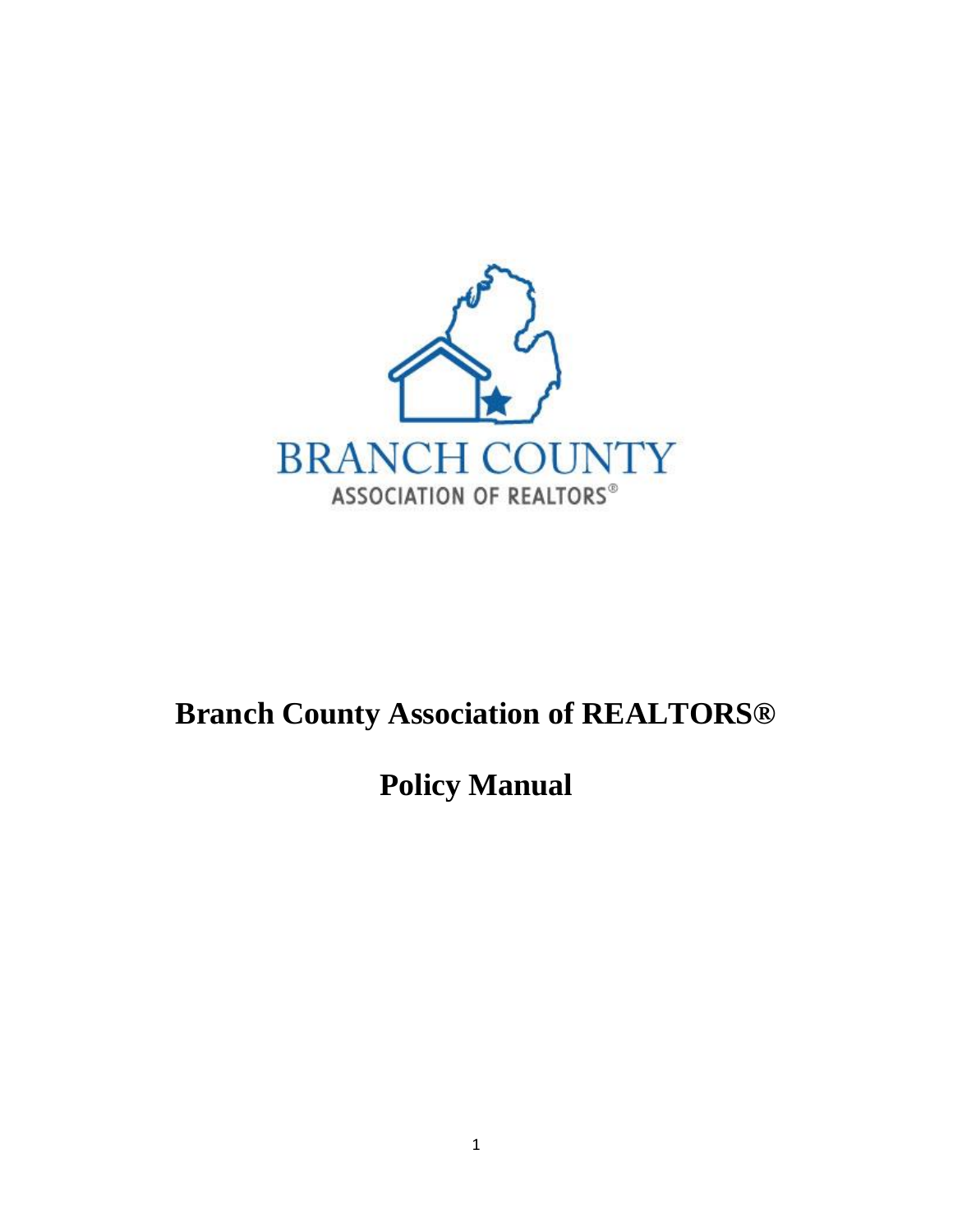# **SECTION 1 - STATEMENT OF POLICY**

Policy statements establish guidelines and standards for internal association operations. All policies shall become effective upon adoption and approval by the board of directors.

## **Section 1.1 Vision**

Working on behalf of Branch County's property owners, the Branch County Association of REALTORS® (BCAR) provides a facility for professional development, research and exchange of information among its members and to the public and government for the purpose of preserving the free enterprise system and the right to own, use and transfer real property.

#### **Section 1.2 Mission**

The mission of the Branch County Association of REALTORS® is to be the voice for real estate in Branch County by protecting and upholding the REALTOR® profession, providing the members with value for their dollars, delivering convenient real estate information, services and programs so members can be successful while creating trust and loyalty between clients, members and the BCAR.

## **Section 1.3 Equal Opportunity**

We affirm support for equal opportunity in housing and are dedicated to fulfilling the requirements of the fair housing laws.

## **Section 1.4 Ethics and Professional Standards**

We support the Code of Ethics and the Standards of Practice for professional conduct of the National Association of REALTORS®.

#### **Section 1.5 Legislation / Political Involvement**

We feel political involvement is necessary for the continued support and strength of the free enterprise system. It is our goal to seek appropriate input in the consideration of candidates, issues and legislation that affect the real estate business and the free enterprise system. We will strive to keep our membership informed in all areas of political activity.

#### **Section 1.6 Anti-trust laws**

We support competition and an open marketplace in which fees, commissions and compensation are fully negotiable between the parties to each agreement. We support the Federal Antitrust laws.

#### **Section 1.7 Association Bylaws**

The Association Bylaws will always take precedent over this policy manual.

# **SECTION 2 - ORGANIZATION**

#### **Section 2.1 Office location**

The headquarters shall be at 28 W. Chicago Street, Suite 1E, Coldwater, MI 49036.

#### **Section 2.2 Tax status**

The organization shall be organized as an IRS (501 c 6) organization (not-for-profit).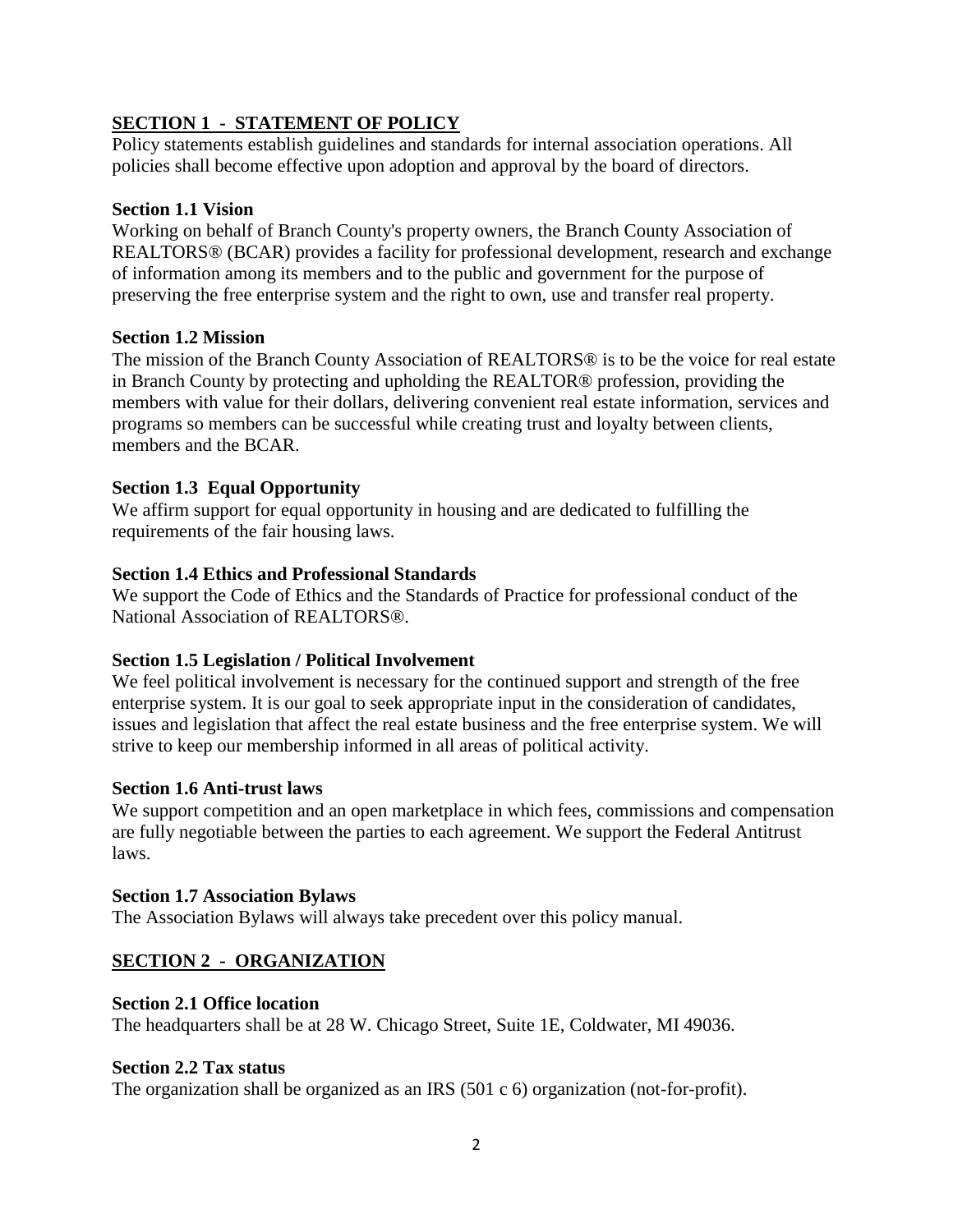## **Section 2.3 Legal and professional Counsel**

The Board of Directors shall request appropriate services for counsel.

#### **Section 2.4 President's duties**

The President is the chief elected officer of the association and serves as chairman of the Association's Executive Committee and Board of Directors.

Specific responsibilities:

1. Presides at all meetings of the Association, including the Board of Directors and Executive Committee.

2. Determines the substance of the agenda for meetings of the Board of Directors and the Executive Committee.

3. Selects chairmen for all Association committees and task forces. Outlines the purposes and duties of the committees and monitors their progress.

4. Serve as an ex-officio member of all standing committees. (Professional Standards,

REALTOR® Protection, MLS, Legislative, Grievance, Lock Box, Public Relations,

Membership, Arbitration, Education, Finance, Program, Equal Opportunity).

5. Shall be informed on the day-to-day operations of the BCAR by the Executive Officer.

#### **Section 2.5 Vice president's/President-elects' duties**

The Vice President shall serve as a member of the Executive Committee and assist the President in performing his/her duties.

Specific responsibilities:

1. In the absence, or inability, of the President to act, to serve as presiding officer and perform such other duties of the President as may be required.

2. In the event of the disability, resignation or removal from office of the President, fill the unexpired term of the President.

3. Serve as a voting member, and attend all meetings, of the Executive Committee and Board of Directors.

#### **Section 2.6 Treasurer's duties**

Serve as chairman of the Finance Committee and as a member of the Executive Committee and Board of Directors attending all meetings.

Specific responsibilities

1. Develop, with the Finance Committee, a viable budget.

2. Closely monitor income and expenses throughout the fiscal year.

3. Review, with the Finance Committee, the budget at midyear to reassess the fiscal direction of the BCAR.

4. Meet with accountant to oversee preparation of necessary tax forms, etc.

#### **Section 2.7 Secretary's duties**

The Secretary shall serve as a member of the Executive Committee and Board of Directors and shall attend all meetings.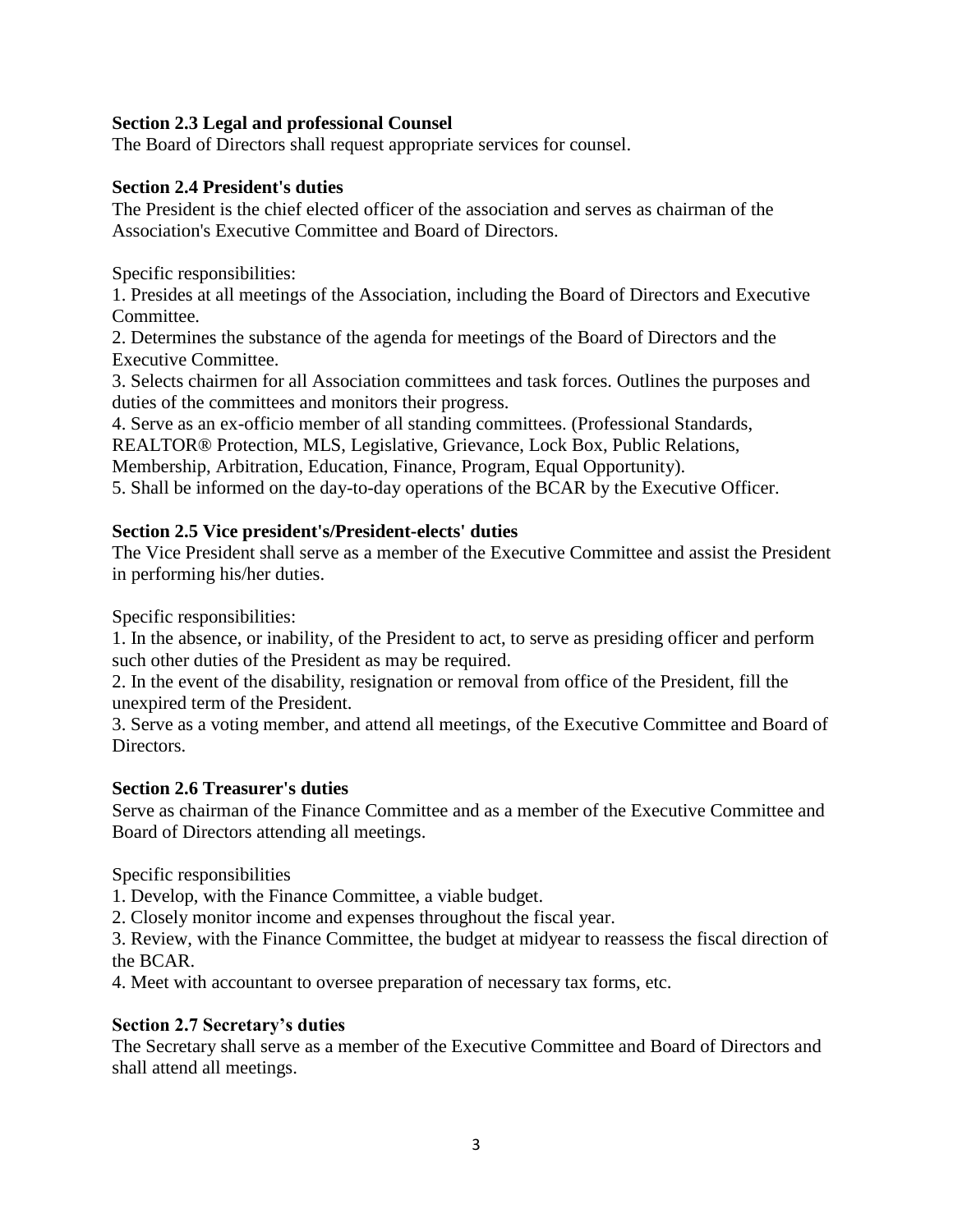Specific responsibilities

1. Shall take the minutes of any Board of Director's or Executive Committee meeting in the absence of the Executive Officer.

# **Section 2.8 Immediate Past President's duties**

The Immediate Past President shall serve as a member of the Executive Committee and in advisory capacity to the President.

Specific responsibilities

1. To serve as an advisor and be available when called upon by the President, Executive Committee or Board of Directors.

2. Serve as a voting member, and attend all meetings of the Executive Committee and Board of Directors.

3. To serve as chairman of the Nominating Committee and REALTOR®-of-the-Year Committee.

# **Section 2.9 Directors' duties**

1. The government of the Association shall be vested in the Board of Directors as selected in accordance with the Association's bylaws. Functions of the Board include approving outcomes to be accomplished; making certain the desired outcomes are being achieved; and ensuring that resources for achievement are available and used effectively.

2. Members represent the entire membership of the BCAR.

3. The Board of Directors shall administer the association's finances and shall have authority to appropriate money, approve the annual budget and have sole authority to appropriate money in excess of \$200.

4. The Board of Directors shall meet at throughout the year on the third  $(3<sup>rd</sup>)$  Thursday of each month. Special meetings may be called as determined by the President and in accordance with the Association's bylaws. Monthly Meetings can be cancelled by the President if there is no agenda for a meeting, this will not constitute an absence. (Amended 12/7/17)

5. Absence from 3 scheduled or special meetings without an excuse deemed valid by the Board of Directors shall be construed as a resignation.

6. A majority of six of the Board of Directors shall constitute a quorum of the Board of Directors. 7. The Board of Directors shall review all decisions of hearing panels for ethical violations in accordance with the NAR Professional Standards Procedures.

8. Upon the discretion of the President, Directors may be requested to serve on an appeals hearing panel.

9. Policy-making functions shall include: understanding issues facing the Association; ensuring proper use of assets; establishing the Association's strategic plan; fulfilling fiduciary responsibilities; constructing the bylaws and governing documents; approving new members.

# **SECTION 3 - COMMITTEE STRUCTURE**

# **Section 3.1 Committee chair's responsibilities**

1. Plan and conduct effective meetings by distributing advance agendas with the assistance of staff liaison in order to make best use of committee members' time.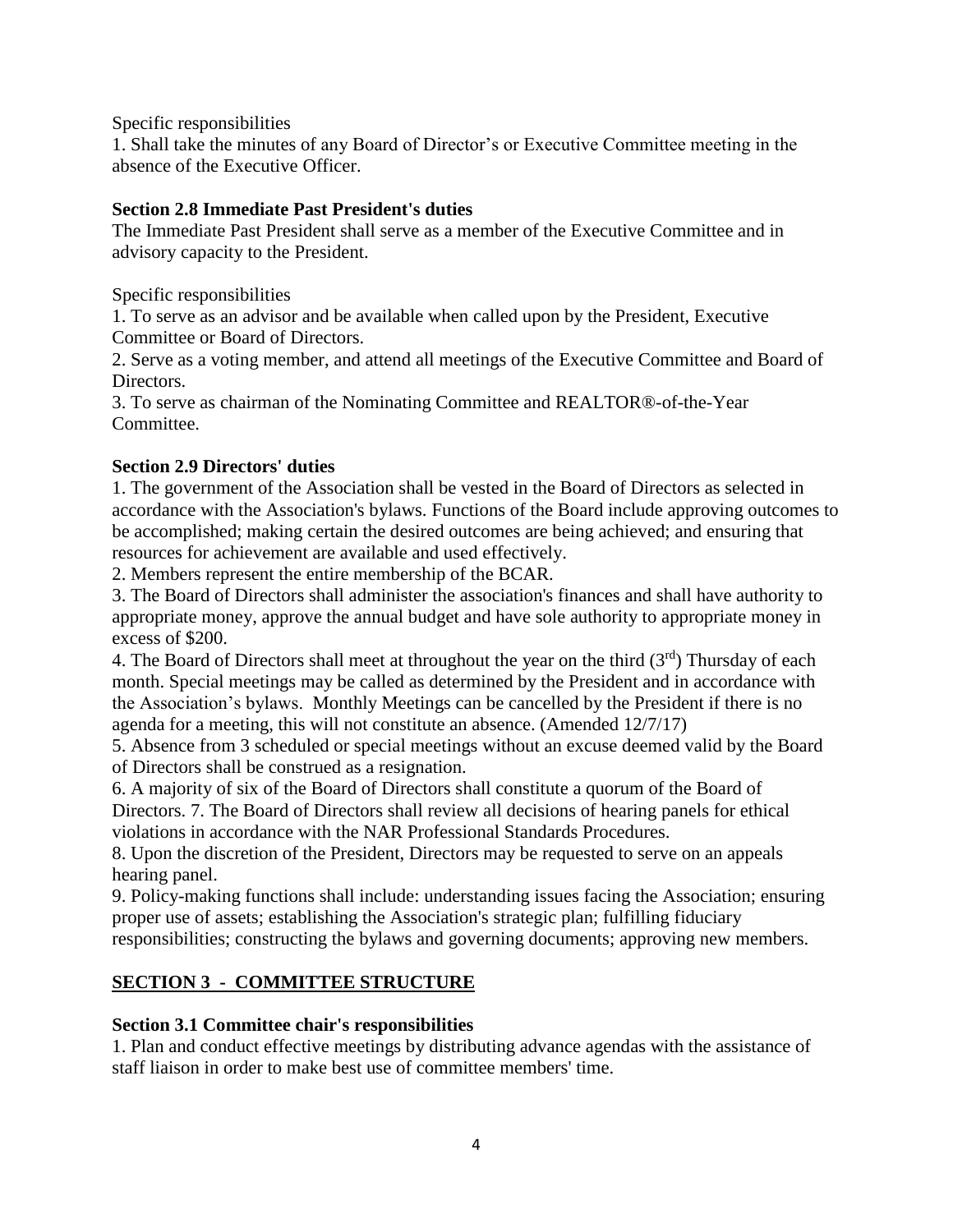2. Understand the financial aspects of the committee. All net income from events shall become a part of the Association's operating budget.

3. Coordinate with the staff plans, actions, mailings, etc., pertinent to the committee.

4. Insure that motions made in committee sessions are placed in writing as part of the committee minutes.

## **Section 3.2 Committee member duties**

- 1. Be available to attend committee meetings.
- 2. Be responsible to research, define and offer input to any committee assigned to.

## **Section 3.3 Policy regarding communications to committees**

Information, questions, complaints or any other issues that arise that directly involve any BCAR committee will be forwarded to that committee chairperson as well as the President. The committee will notify the President of all of their meetings.

## **Section 3.4 Policy regarding recommendations from committees**

Recommendations from committees shall be reviewed by the Board of Directors at their next regularly scheduled meeting. Decisions by the BOD on recommendations from committees shall be final.

## **Section 3.5 Committees of the BCAR**

## 1) **EDUCATION COMMITTEE**

Purpose: To provide ongoing educational opportunities to our members and to motivate the membership toward increased and continuing education.

Duties:

- a) To plan and hold a minimum of one, and possibly two, continuing education class prior to October 31 of each year.
- b) To organize educational seminars for the benefit of the membership.

Membership: Chairperson appointed annually by the President, minimum of 2 members. Meetings: As required.

# 2) **EQUAL OPPORTUNITY/FAIR HOUSING COMMITTEE**

Purpose: To educate the membership about equal opportunity in housing and employment.

Duties:

- a) To assist and educate local offices in establishing non-discriminatory practices.
- b) To be responsible for seeing that local publishers print the required notice.
- c) To distribute required posters, etc., to local offices.

Membership: Chairperson appointed annually by the President, minimum of 2 members.

Meetings: As required.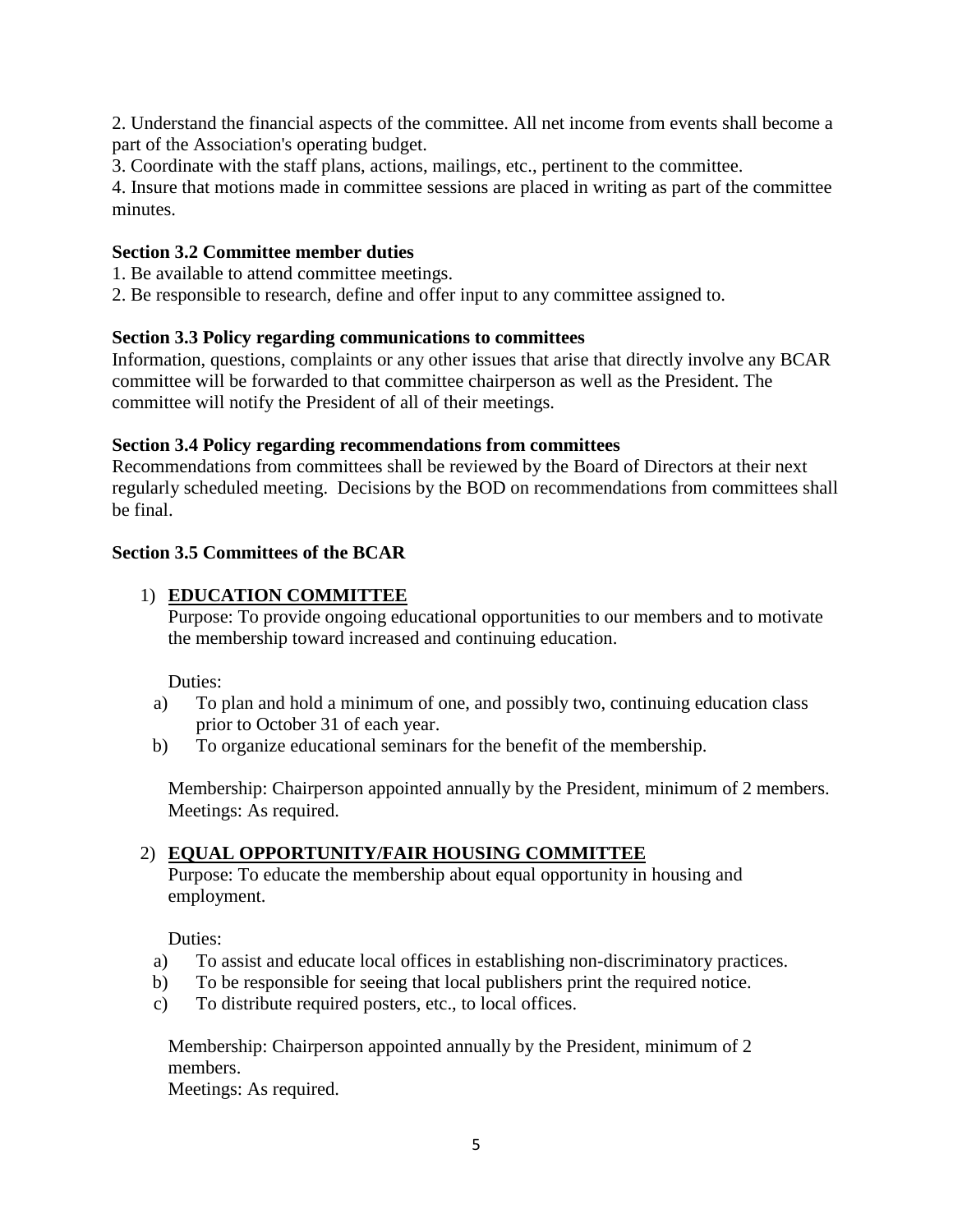# 3) **FINANCE COMMITTEE**

Purpose: To formulate a budget for the year and to make recommendations to the Board of Directors for expenditures.

Duties:

- a) Review the past year's budget, income and expenditures with the Treasurer, along with projected statistics for the upcoming year.
- b) To establish a budget for submission to the Board of Directors for approval.

Membership: The current Treasurer is automatically chairperson. Current President, immediate past President, Vice President or President-elect, at least one other member and anyone else deemed appropriate by the President.

Meetings: In the fall to establish upcoming budgets for the Board. Mid-year for evaluation of status at that time, and to make any adjustments.

# 4) **GRIEVANCE COMMITTEE**

Purpose: To review disputes between REALTOR® members or with the public, referring cases, when appropriate, to the Professional Standards Committee.

Duties:

- a) To receive complaints and provide assistance to members or public when necessary.
- b) To ascertain the facts from all parties.
- c) If deemed valid, forward the complaint and all supporting data to the Professional Standards Committee for Ethics or Arbitration hearings.
- d) Initiate professional standards complaints on behalf of the Board when the Committee deems necessary, or when requested by the Board of Directors.
- e) All meetings shall be confidential, and all committee members shall be expected to conduct themselves with utmost discretion and professionalism at all times.

Membership: The Grievance Committee shall be a minimum of 3 members appointed by the President. Members must have been REALTORS® for a minimum of two years. Members shall attend a Professional Standards workshop at least once. There shall be a representation of both sales associates and principals. Meetings: As required.

# 5) **LEGISLATIVE COMMITTEE**

Purpose: To keep abreast of current legislation or bills that affect REALTORS® and to inform and alert members to such legislation.

- a) Organize and promote a Congressional and Legislative Contact Network, made up of local members who would become direct contacts with their legislators for the purpose of giving them REALTOR® views on important legislation.
- b) When a "Call to Action" is announced by MAR or NAR, the Team would immediately begin their work.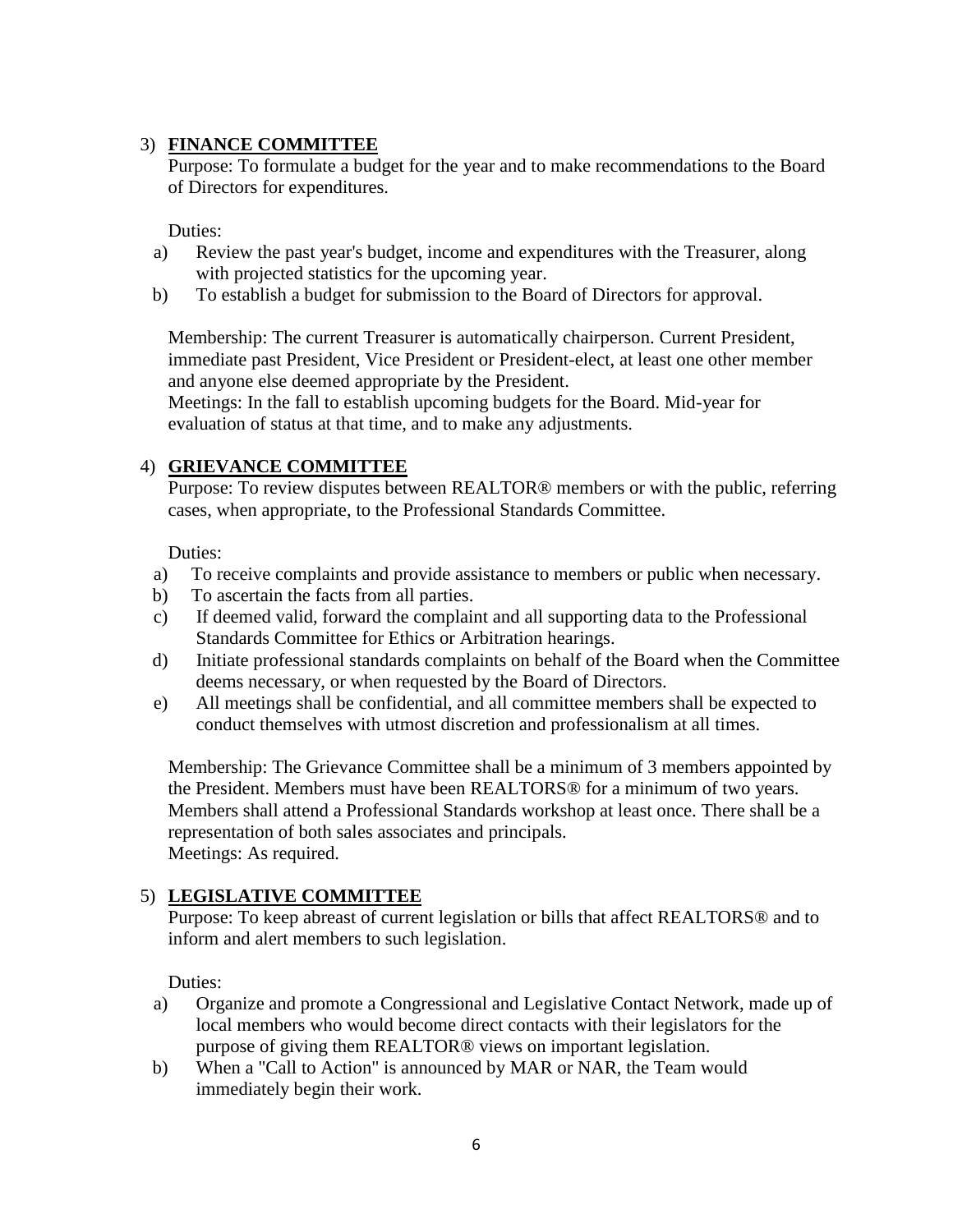- c) Encourage REALTOR® involvement with local town boards.
- d) Shall report legislative updates, pending issues and Calls to Actions, as needed.

Membership: Chairperson appointed annually by the President, minimum of 2 members. Meetings: As required.

## 6) **RPAC COMMITTEE**

Purpose: The RPAC Task Force will promote participation and collect contributions from the membership to ensure that the Board meets its annual goal.

Duties:

- a) The Task Force will provide the organization with communications, information and education necessary to reach the annual goal.
- b) Provide appropriate recognition to supporters.

Membership: Chairperson appointed annually by the President, minimum of 2 members. Meetings: As required.

# 7) **MEMBERSHIP COMMITTEE**

Purpose: To encourage membership in the Branch County Association of REALTORS®.

Duties:

- a) Work with appropriate local businesses, and non-REALTORS® to encourage membership.
- b) Collect donations for and distribute welcome gift packets to new members.
- c) Work on a membership service package with discounts from local businesses.
- d) As per Article VI, Section 12 of the Bylaws, the Membership Committee will ask Brokers to certify licensees each year.

Membership: Chairperson appointed annually by the President, minimum of 2 members. Meetings: As required.

#### 8) **PROFESSIONAL STANDARDS COMMITTEE**

Purpose: To conduct hearing on all grievances directed to them by the Grievance **Committee** 

- a) The committee chairperson shall appoint a hearing panel for each hearing and shall be responsible to coordinate procedures with the Executive Officer to assure that the exact procedure is followed, as prescribed by the NAR Professional Standards Manual, and that due process is achieved.
- b) The committee shall hold hearings on both arbitration and ethics complaints. Should a complaint involve both arbitration and ethics, arbitration shall be heard first.
- c) All hearings shall be confidential and all panel members are expected to conduct themselves with discretion and professionalism.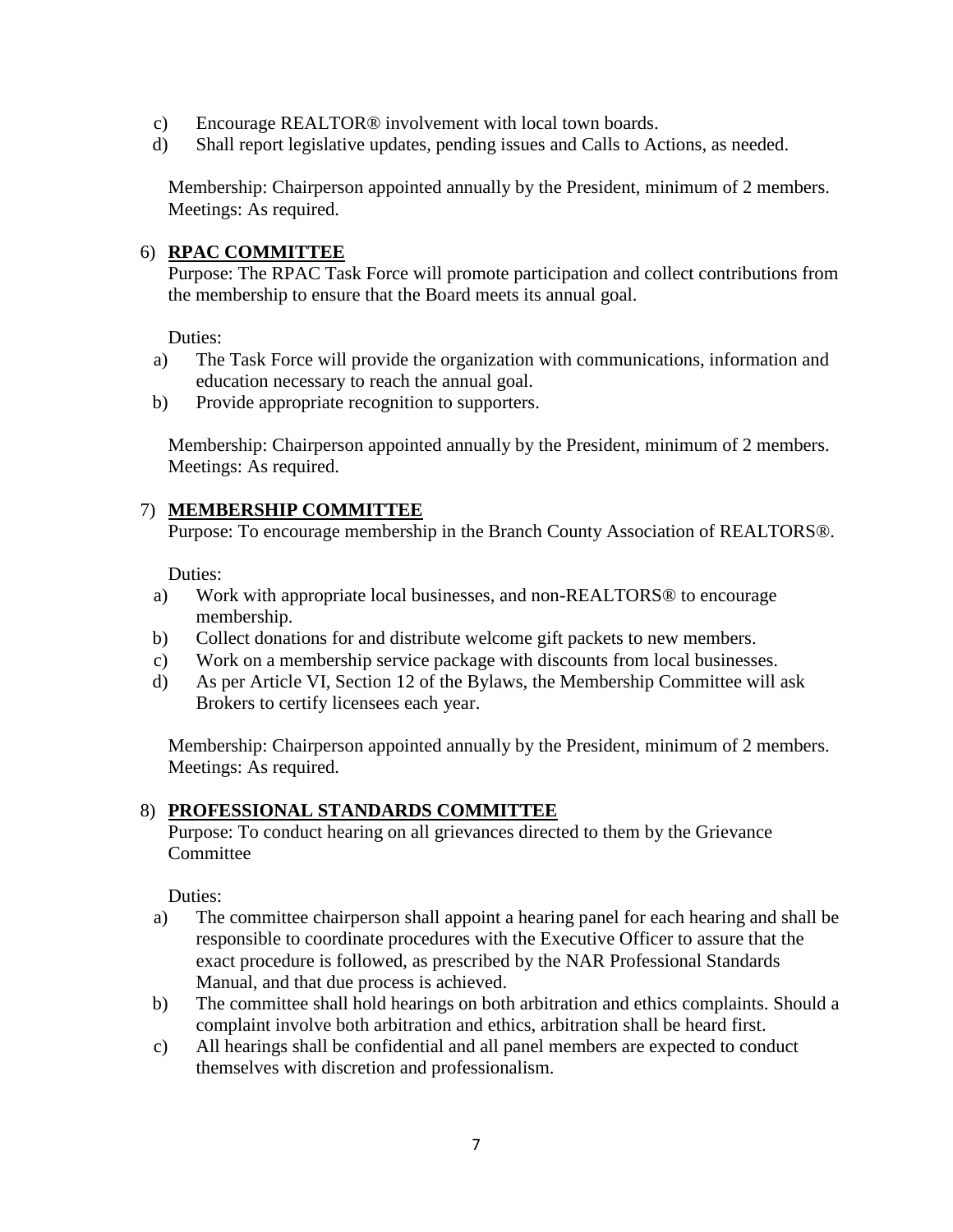Membership: The chairperson shall be appointed annually by the President, minimum of 3 members. It is suggested that the new members shall have previously served on the Grievance Committee. Members shall attend a Professional Standards workshop at least once. There shall be a representation of both associates and principals. Meetings: As required.

# **9) PROGRAM COMMITTEE**

Purpose: To plan programs for the year, keeping in mind that the purpose of the meeting is to broaden REALTOR® participation and knowledge.

Duties:

- a) To encourage attendance by affiliate and REALTOR® members.
- b) Solicit program ideas from the membership, other committees and the Board of Directors.
- c) Arrange for programs to include coordinating location and meals for monthly membership meetings at least 4 times per year. (Amended 12/7/17)
- d) Responsible for preparing written thank-you letters to all speakers and guests, where appropriate.
- e) Coordinate all activities with the E.O. before making final commitment for any function.

Membership: Board of Directors Meetings: As required.

#### 10) **REALTOR® PROTECTION/RISK MANAGEMENT COMMITTEE**

Purpose: To monitor information passed down from MAR and NAR and report back to the Board of Directors and the membership.

Duties:

a) Make recommendations as necessary.

Membership: Chairperson appointed annually by the President, minimum of 2 members. Meetings: As required.

#### 11)**BYLAWS COMMITTEE**

Purpose: To review the Board Bylaws.

- a) To review the Bylaws and Policy Manual on an annual basis.
- b) To review and analyze any proposed amendments to the Bylaws for proper presentation to the membership.
- c) All proposed changes to the Bylaws or the Policy Manual shall be presented to the Board of Directors.
- d) To prepare and present any Bylaws changes required by the Michigan Association of REALTORS® or the National Association of REALTORS®.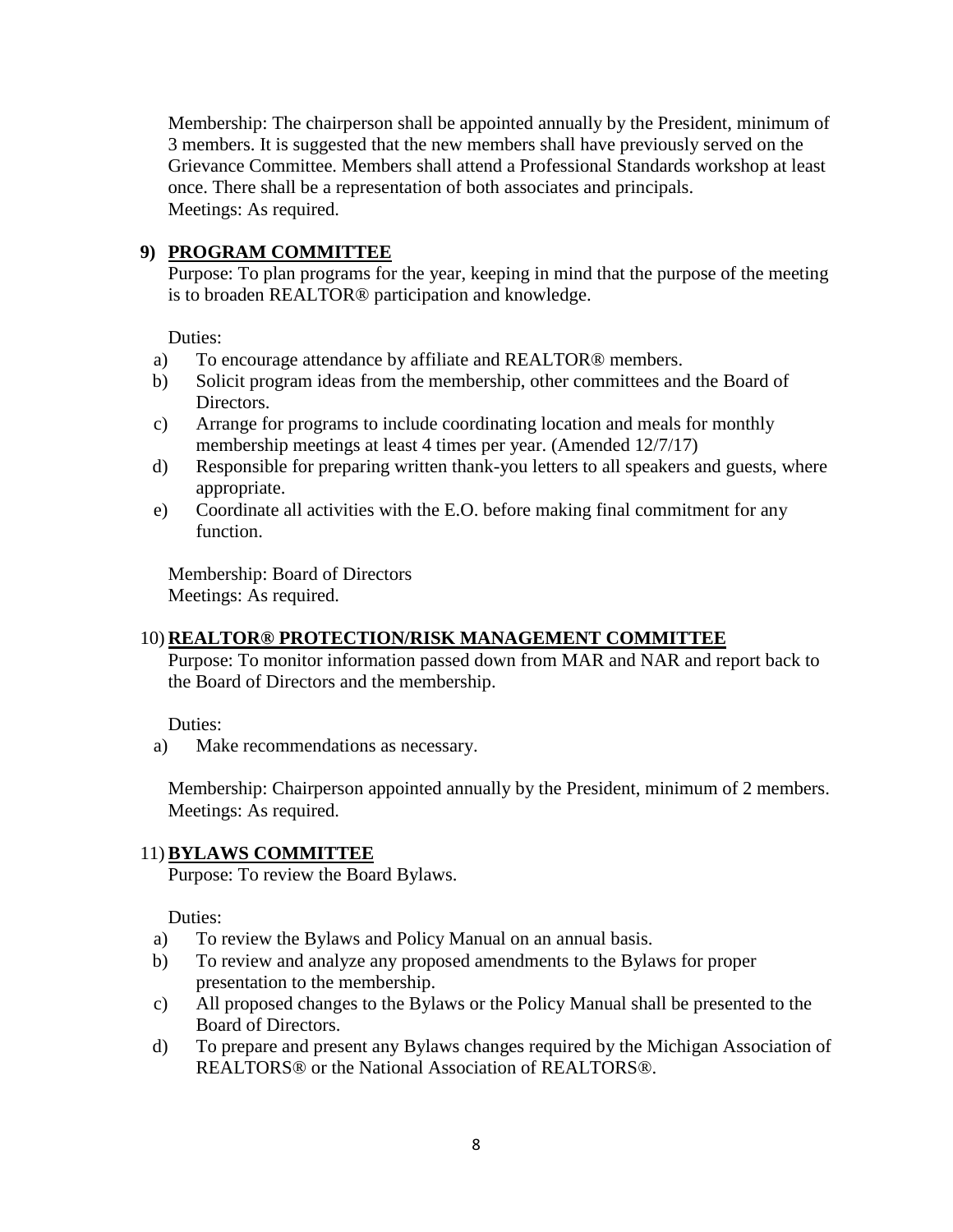- e) To ensure that the Policy Manual is in accordance with and not in conflict with the local, state, and national Bylaws.
- f) To send updated Bylaws to the National Association of REALTORS® (as required by NAR) for review and approval.

Membership: Chairperson appointed annually by the President, minimum of 2 members. Meetings: As required.

## 12) **FORMS COMMITTEE**

Purpose: To review and revise existing forms as necessary.

Duties:

- a) Work with the Board of Directors and counsel to develop new, or revise existing forms.
- b) Forms Committee shall meet at least once a year.

Membership: Chairperson appointed annually by the President, minimum of 2 members. Meetings: As required.

#### 13) **CONVENTION COMMITTEE**

Purpose: To encourage general membership to attend the MAR and/or NAR conventions.

Duties:

- a) Promote the conventions to the general membership.
- b) Set guidelines for convention reimbursement.

Membership: Chairperson appointed annually by the President, minimum of 2 members. Meetings: As required.

#### 14)**EXECUTIVE COMMITTEE COMMITTEE**

Purpose: The Executive Committee is a subordinate of the Board of Directors. It is delegated all powers of the Board of Directors, with the Board of Directors having the authority to change actions of the Executive Committee

Duties:

a) The Executive Committee is authorized to employ or enter into an employment contract with the Executive Officer and to have an annual review of that Executive Officer's performance and responsibilities.

Membership: President, vice president or president-elect, treasurer and secretary Meetings: As required.

#### 15) **MLS COMMITTEE**

Purpose: Oversee the multiple listing service.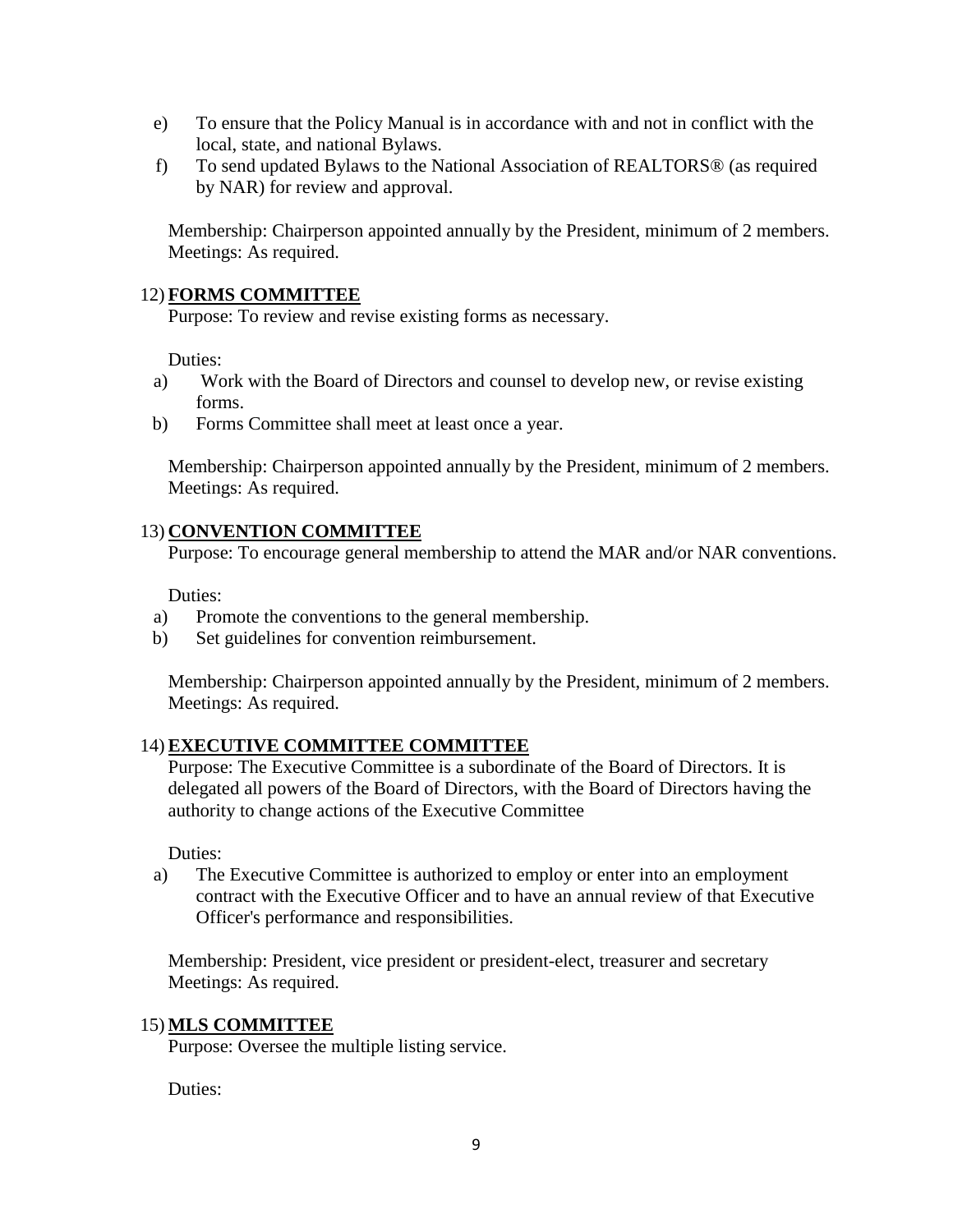- a) Review and revise MLS rules and regulations in conjunction with MAR and NAR.
- b) Enforce MLS rules and regulations and hear MLS complaints.
- c) Make adjustments in MLS procedures as needed to make the MLS a more productive and beneficial service.

Membership: Chairperson to be appointed annually by President, minimum of 2 members. Meetings: As required.

16)**TECHNOLOGY COMMITTEE**

Purpose: Advise the Board of Directors regarding technology issues.

Duties:

- a) Review input from Board and general membership regarding real estate technology for MLS, communications, etc.
- b) Make recommendations for purchase and implementation.

Membership: Chairperson to be appointed annually by President, minimum of 2 members.

Meetings: As required.

## 17)**INSTALLATION COMMITTEE**

Purpose: To plan a program to install new officers in conjunction with the annual Christmas party.

Duties:

- a) Contact caterers, hotels, etc., to plan dinner menu and price for party.
- b) Arrange with brokers and affiliate members to contribute items for door prizes and charity auction.

Membership: Chairperson to be appointed annually by President, minimum of 2 members.

Meetings: As required.

# 18) **NOMINATIONS COMMITTEE**

Purpose: To oversee any and all elections and special elections. To select at least one candidate for each office. Oversee REALTOR®-of-the-year and special awards voting.

- a) Provide members with a description of each office and the responsibilities that go with it.
- b) Seek nominees for all vacant positions.
- c) Shall meet at least by the end of July to select the slate of candidates for Board of Directors.
- d) Mail the recommended slate to the membership at least 3 weeks prior to the September annual meeting.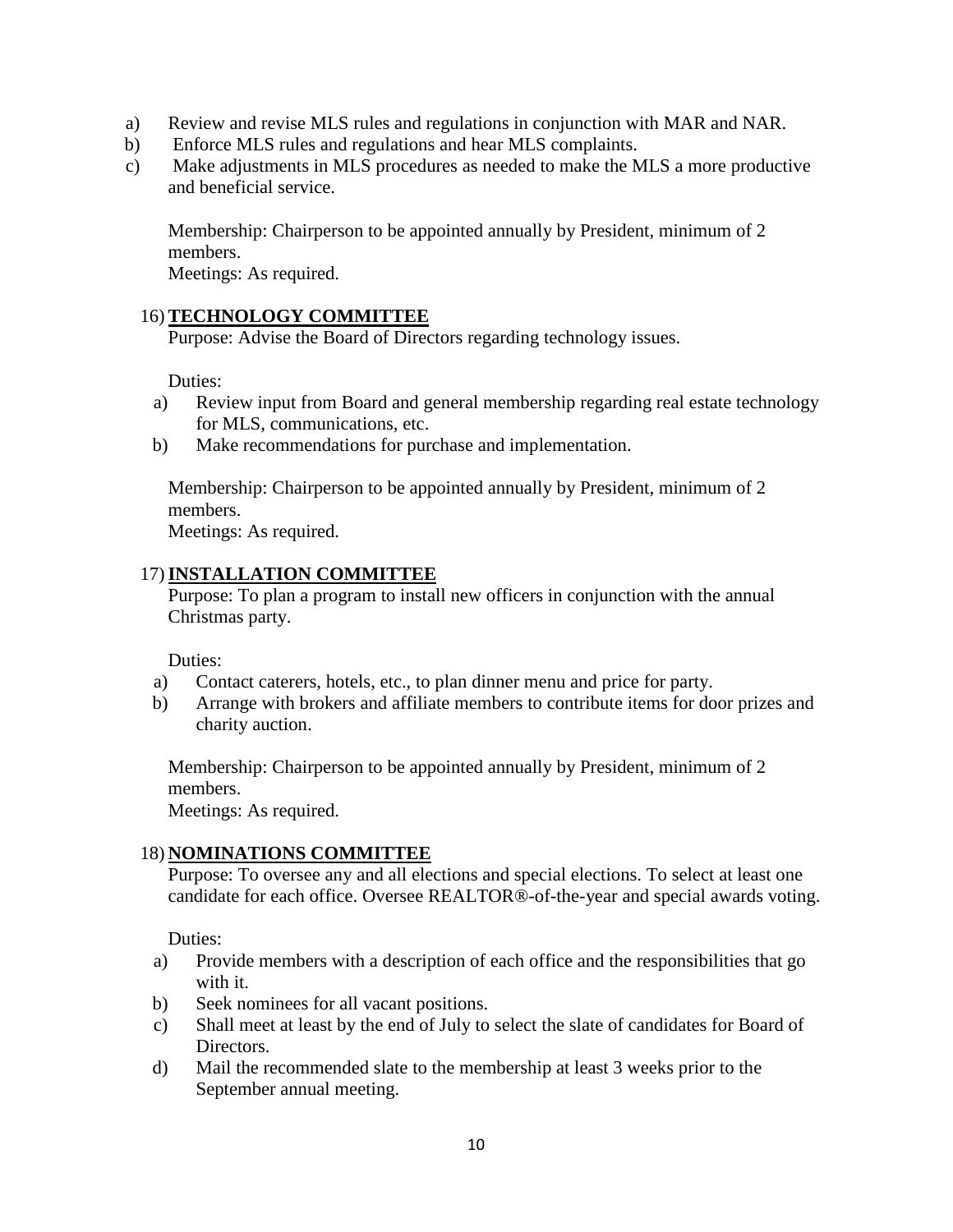Membership: Chairperson-immediate past president; committee members-Board of Directors.

Meetings: As required.

## 19) **REALTOR®-OF-THE-YEAR COMMITTEE**

Purpose: Assist in selection process.

Duties:

- a) Nominate worthy members
- b) Vote by secret ballot. Ballots shall be counted by the Executive Officer.

Membership: Board of Directors. Meetings: As required.

## 20) **PUBLIC RELATIONS COMMITTEE**

Purpose: Promote the BCAR, its office and its members to the general public in an informative and positive manner to increase public awareness and recognize REALTOR® accomplishments on a local level.

Duties:

- a) Take photos at BCAR events.
- b) Submit photos and articles to local newspaper and radio station.
- c) Keep PR scrapbook.

Membership: Chairperson to be appointed annually by President, minimum of 2 members.

Meetings: As required.

# 21)**LOCK BOXES/KEYPADS COMMITTEE**

Purpose: Maintain and enforce the Lock Box rules and regulations.

Duties:

- a) Monitor the lock box and key pad use, distribution and training.
- b) Monitor lock box development and use within our industry, as needed, and report back to Board of Directors.
- c) Order, repair lock boxes and key pads, as necessary. Membership: Chairperson to be appointed annually by President, minimum of 2 members.

Meetings: As required.

## 22) **NEW MEMBER ORIENTATION COMMITTEE (Combined with Education Committee)**

Purpose: Develop and implement a New Member Orientation.

Duties:

a) Hold classes at least quarterly for all new members.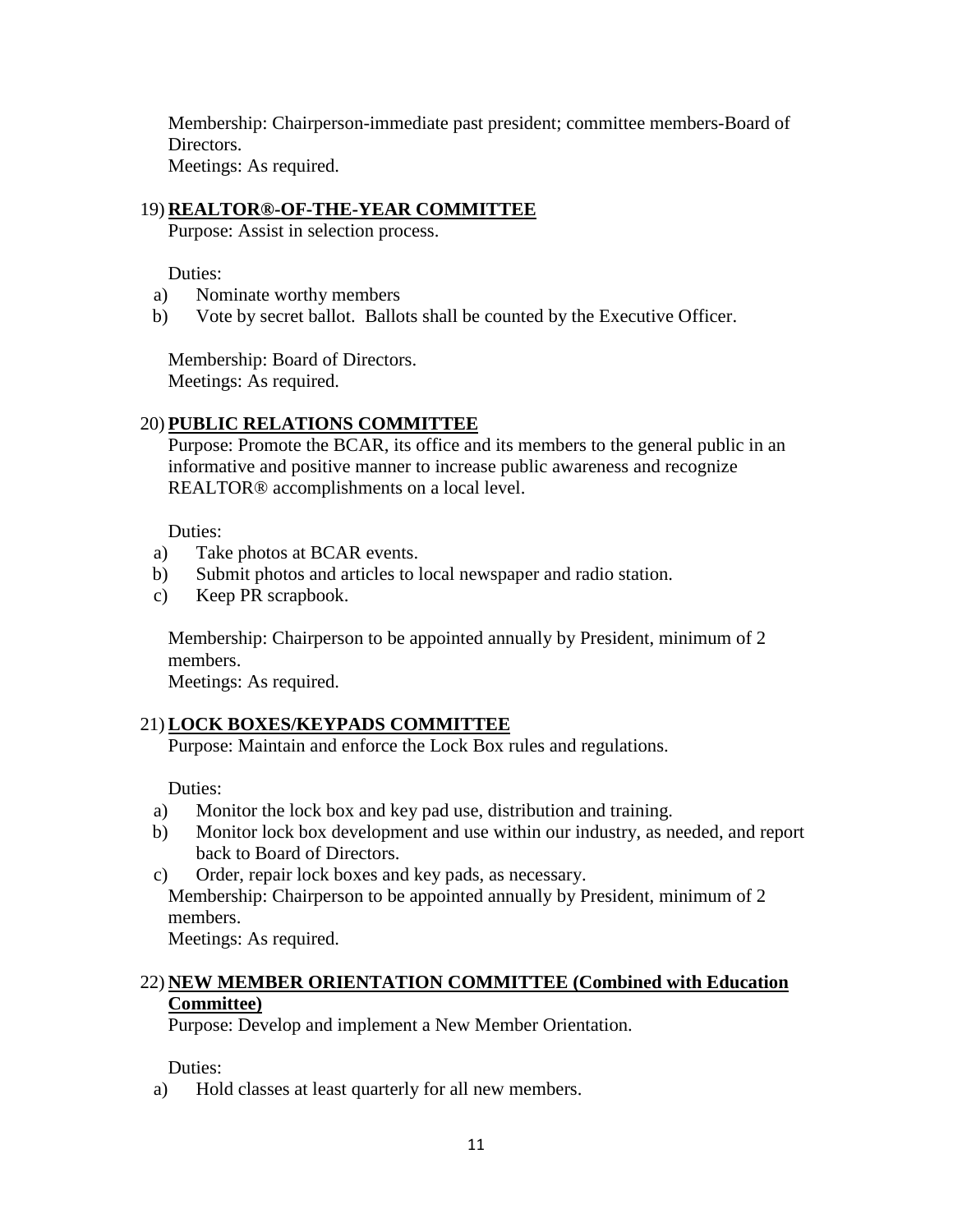b) Make certain all new members meet NAR qualifications for REALTOR® membership.

Membership: Chairperson to be appointed annually by President, minimum, of 2 members.

Meetings: As required.

# **23)LAND USE TASK FORCE COMMITTEE**

Purpose: To monitor local land use issues.

Duties:

- a) Monitor information from NAR regarding their "Smart Growth Initiative".
- b) Develop relationships with local government and industry groups involved in land use issues.

Membership: Special task force with current President as chairperson. President will name members annually.

Meetings: As required.

# 24) **AFFILIATE ADVISORY COMMITTEE**

Purpose: To bring our affiliates' viewpoints to the attention of the Board of Directors.

Duties:

a) To report and respond to BOD regarding affiliate interaction with REALTORS® and other members.

Membership: Affiliate members, number to be determined annually by the President. Meetings: As required.

# 25) **PARLIAMENTARIAN**

One member of the Board will act as Parliamentarian, appointed annually by the President.

# **SECTION 4 - FINANCIAL POLICIES AND PROCEDURES**

# **Section 4.1 Capital improvement expenditures**

Capital improvement expenditures in excess of \$5,000 must be brought to the membership, with prior notice for a majority vote of the members present at the meeting and eligible to vote.

# **Section 4.2 Delegate travel**

Delegates shall be reimbursed \$500 each for attending MAR Convention or other functions when attendance is required by BCAR or upon recommendation and approval by Convention Committee and BOD.

# **Section 4.3 SWMRIC Managers and Task Force Members**

SWMRIC representatives will be reimbursed mileage at IRS mileage rates per mile plus a flat fee of \$50 per meeting.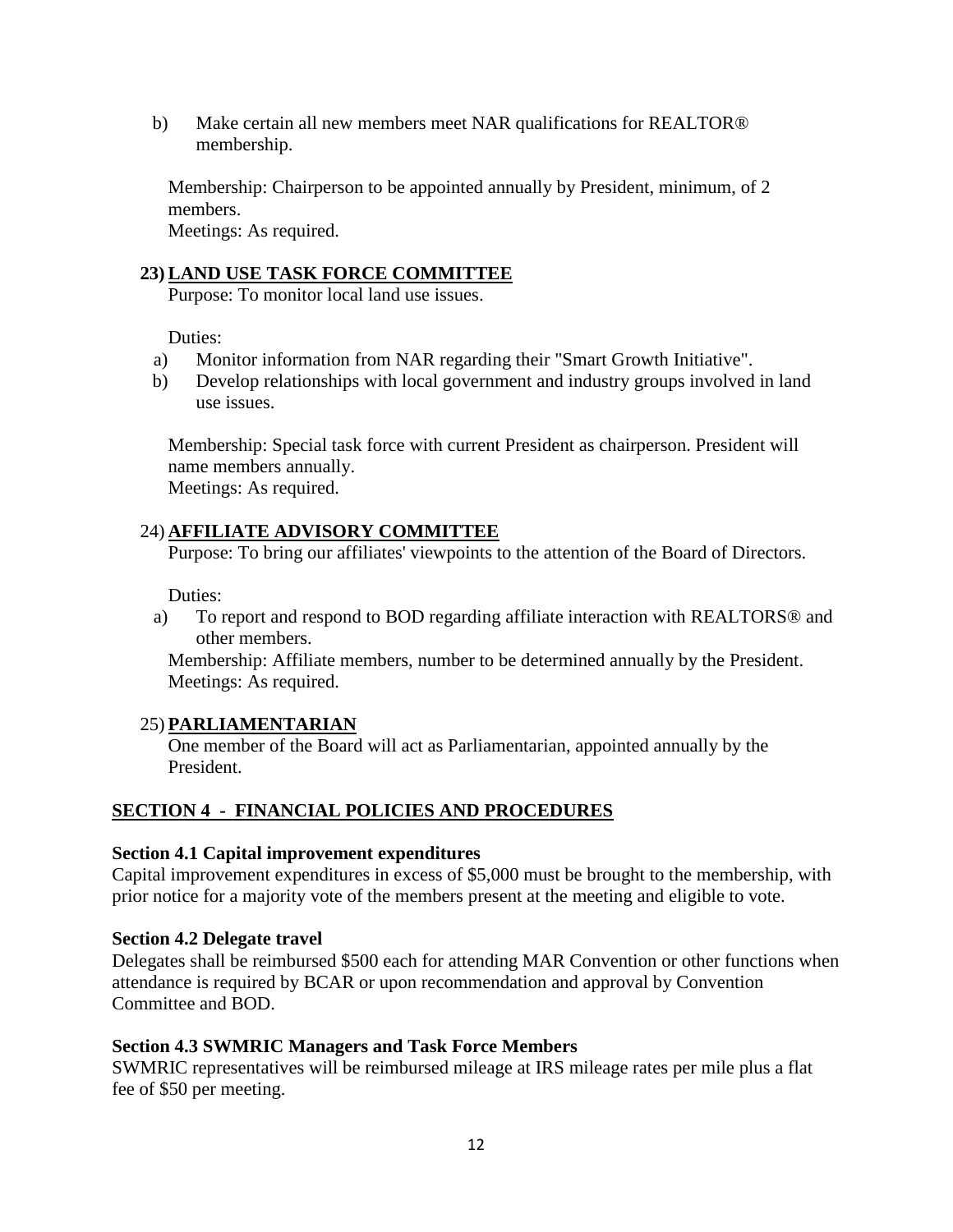# **SECTION 5 - FILE RETENTION**

## **Section 5.1 Grievance files**

Grievance complaints filed with the Association, reviewed by the Grievance Committee, but not forwarded onto a hearing are to be destroyed following the expiration of the appeal period. NAR has designated the appeal period to be 20 days after the notification of decision of the Grievance Committee has been filed.

# **SECTION 6 - STATEMENTS OF GENERAL POLICY**

## **Section 6.1 BCAR meetings**

All Branch County Association of REALTORS® meetings shall be open to all members with the exception of Nominations Committee, REALTOR® of the Year Committee, legal action, Grievance and Professional Standards and Board of Director's Executive meetings, which may be attended only upon receiving prior approval of the President. (Amended 12/7/17)

## **Section 6.2 Referrals and recommendations**

The BCAR does not respond to requests from the general public, written or verbal, for references or recommendations of individual members.

## **Section 6.3 Authorized spokesperson**

Elected leadership.

#### **Section 6.4 Solicitations**

Solicitations received at the BCAR office shall be included in the meeting packets mailed to all Board members prior to regular meetings. Solicitations shall be considered by the Board of Directors.

#### **Section 6.5 Complaints**

Complaints and requests shall be in writing and signed in order to be considered by the BOD.

# **Section 6.6 Cell phones and other electronic devices at BCAR classes or meetings**

Cell phones and other devices that make noises such as ringing will be turned off at the beginning of any BCAR-sponsored event. If event is disrupted by such ringing, etc., the member will be fined \$25 per occurrence, payable before leaving event. If member has to be billed, fine will increase to \$50 (per occurrence). Board members will enforce the policy.

#### **Section 6.7 Late payments of fees**

If any fee is not paid by the end of the month it is due, MLS will be shut off at the discretion of the Board of Directors and a 7% late fee will be added each month.

#### **Section 6.8 Late arrivals at BCAR events**

Board will not restrict admission to timed events (CE, legal update, etc) but instructors will be informed that late arrivals will not receive credit. (Adopted 12/07) and the member will pay the cost of that event.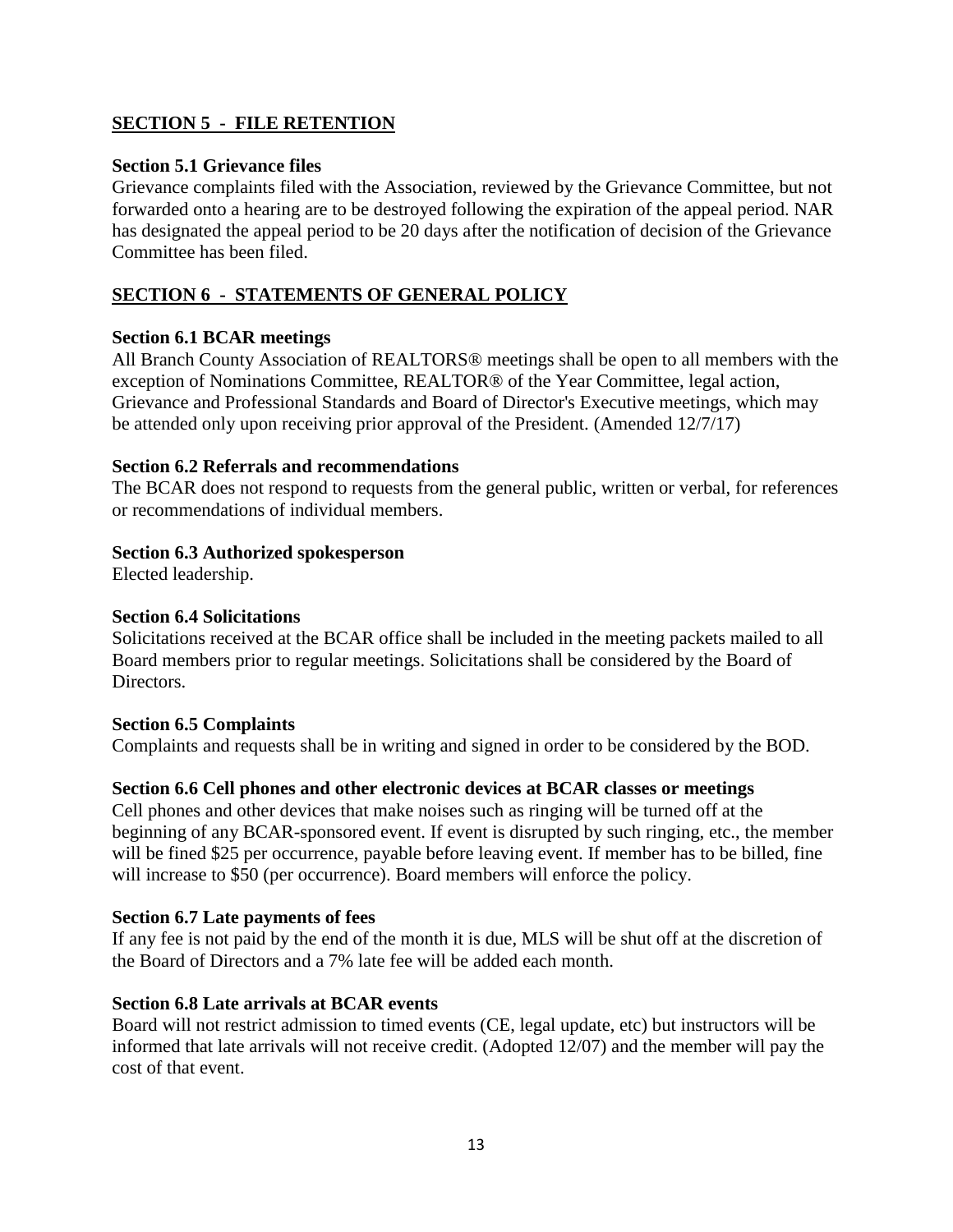#### **Section 6.9 Reapplication for membership**

Any REALTOR® who chooses to terminate from the BCAR and later decides to re-associate with the BCAR will pay a new member application fee of \$250 (amended 6/11), dues, plus attend new member orientation. (Adopted 12/20/06). A member transferring to another office within the Association will have 30 days to complete that transfer.

## **Section 6.10 "No-shows" at BCAR events**

Any member who makes a reservation for any BCAR event and does not attend the event shall be billed for any costs involved. (Adopted 8/08).

**Section 6.11. Use of probation as discipline in Professional Standards decisions.** The BCAR Professional Stardards hearing panels will not use probation as a form of discipline in their decisions.

**Section 6.12. Shoppers' Guide billing/payments.** Effective July 21, 2010, bills for advertising in the Shoppers' Guide will be due on the  $25<sup>th</sup>$  of the month they are mailed. An office whose bill is not paid at 30 days overdue will lose the benefit of the Shoppers' Guide discount through the BCAR. After a member is current on the past due Shoppers' Guide bill and all other bills, and at the expiration of 90 days (or whatever number of days it takes to get to the next billing cycle), the office/broker can then ask to be reinstated to the discounted billing. (Amended & Adopted 11/17/10) (Amended 12/7/17)

## **Section 6.13 Association Record Retention**

On August 20, 2014 this amendment shall become part of the policy manual and is added to the last review of the manual from February 2014 by the Branch County Association of REALTORS® Board of Directors.

The purpose of this policy is to state how long certain documents will be retained by the Branch County Association of REALTORS®. All minimum dates are to be extended if there is any possibility of litigation arising over any documents.

This policy shall be the responsibility of the Executive Officer of the Association to maintain and record. It shall be the responsibility of the Association Board of Directors to review annually.

This policy and the obligation to follow it is binding on all employees and members of the Branch County Association of REALTORS®.

All documents will be retained in hard copy (paper) format. In the event some documents are received via email or other electronic mean, it will be printed off by the Executive Officer and stored in a hard copy file for the time period stated in this policy.

The retention of documentation is bound by all privacy rules and laws both state and federal and shall be abided by with all members and employees.

The following is a list of documents that are to be kept by the association and next to each document is the time amount in years that the document will be retained by the association.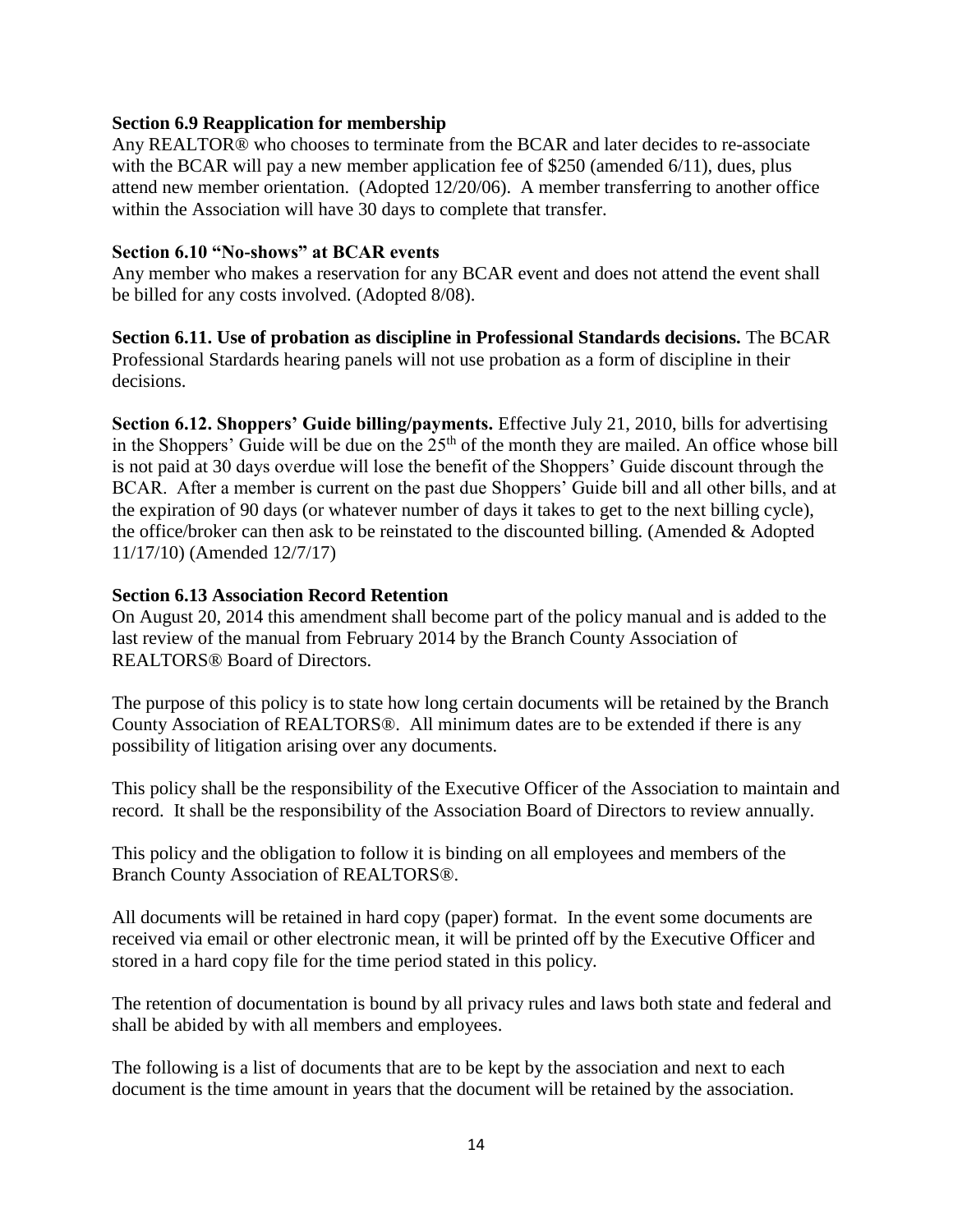#### **Accounting Records**

Accounts Payable -7 years Accounts Receivable -7 years Annual Financial Statements-permanent Bank statements-7 years Bank reconciliations-7 years Canceled Checks-7 years Correspondence-4 years Deposit Slips-4 years Employee expense reports-7 years General Ledgers-permanent Income Tax Returns-permanent Insurance Policies-4 years after expiration Investments 7 years after expiration Payroll journals and ledgers-permanent Purchase invoices and orders-7 years Tax Returns-permanent

#### **Association Corporate Records**

Articles of incorporation and amendments-permanent Bylaws and amendments-permanent Corporate filings-permanent Corporate Minuet Book-permanent IRS exemption letter-permanent

#### **Employment Records**

All employments documentation related personnel decisions- 1 year Payroll Records-3 years Personnel Records-10 years after employment ends

#### **Legal Documents**

Contracts-10 years License Applications 1 year after expiration Licenses-1 year after expiration Legal Correspondence-permanent

#### **MLS Documents**

Rules, regulations and policies –permanent Any Listing agreements submitted to the BCAR office-until expiration Sold Property Information- at least 10 years Lock Box Key agreements/Leases-1 year after termination